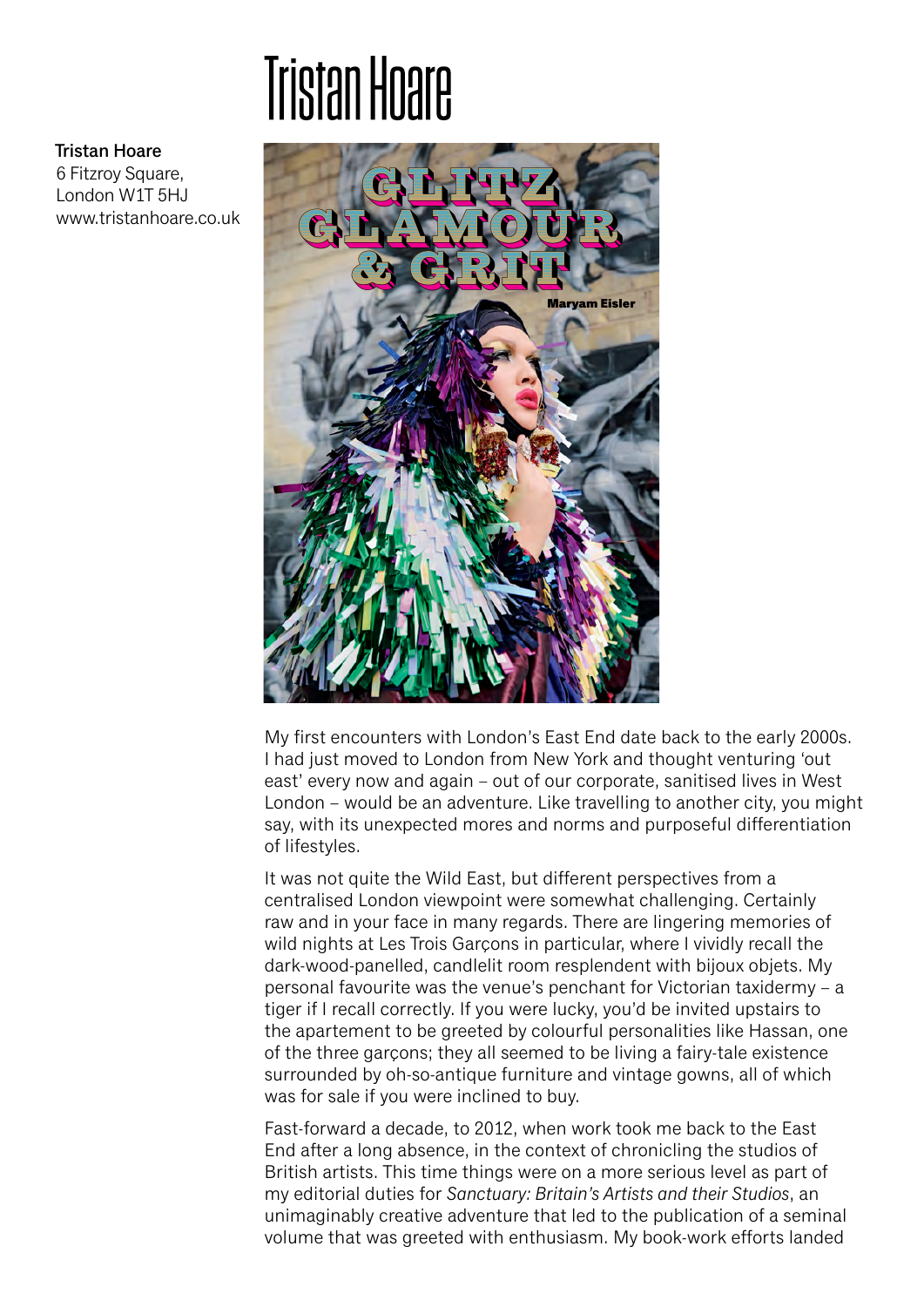me back in the East End in 2015 for yet another blockbuster, *London Burning: Portraits from a Creative City*. These investigative art-based and creativity-centred forays opened up multiple channels, penetrating social layers, particularly of the area's creative psyche. Renewed exposure enhanced my understanding of the East End's intricate and often quirky social, cultural and architectural layering.

But times were a-changin': there were telling differences between my 2012 and 2015 experiences. And in such a short time! These complexities reaffirmed my initial instinct about East London's distinctive character: a community (I consciously place great emphasis on this word) unlike any other in London, tight-knit and self-supporting, comprised of unique, hard-working and out-of-the-box thinkers, all inflected by a stellar spirit of initiative and enterprise – a common thread held tight throughout its history. As the iconic artist duo (and gracious contributors to this book) Gilbert & George once said to me, 'When you live in East London, you don't need to go on holiday. Here, the world comes to us!'

From the Huguenots in the seventeenth century, to Irish silk weavers in the late 1700s, to East European Jews at the turn of the twentieth century, through to recent immigrants from South-east Asia, East London has, over time, been shaped by a multicultural reality closely linked to its unique spirit of creativity. Over the last thirty years in particular, the area has been transformed from a crumbling no-go area on the fringe of the nation's capital into an active melting pot buzzing with creative energy. I would even argue that East London's vibrancy is at the forefront of Greater London's evolving persona, a lynchpin reinforcing the city's international reputation for imagination, individuality, diversity and innovation.

*Voices: East London* reveals this thriving kaleidoscope by means of interlinked interviews and images, exploring the area's soul by encapsulating a particular moment in time, place and space, highlighted by economic uncertainty, gentrification, cultural evolution and political mayhem. My fifteen-month journey has taken me from Shoreditch to Bethnal Green, Hackney to Clapton, Hoxton to Haggerston, Stoke Newington to Dalston, Whitechapel to Aldgate, Mile End to Limehouse, Hackney Wick to Bow, and even to Dagenham. All are distinctive and colourful landscapes, quirky and memorable, layered with convoluted history and colourful storytelling. In walking this Yellow Brick Road, I had the pleasure of meeting effervescent personalities encompassing highspirited pioneers, fertile creators, dynamic cultural trailblazers and style originators, across genders, cultures and generations, many of whom I am proud to now call friends and all of whom I hold in the utmost respect.

As to its physical landscape, East London is far more sensorial than the rest of the city: more scents (both good and bad, living side by side), more sky and therefore more light (lower buildings), more flavour (organic produce, delicious no-nonsense cuisine), more water (canals and other waterways), more colour (markets and people), more texture (bricks, cobblestones, rusty arches), more space (architectural wonders, depots old and new, industrial or not), more glitz (at times, for sure) but also, and most definitely, more grit.